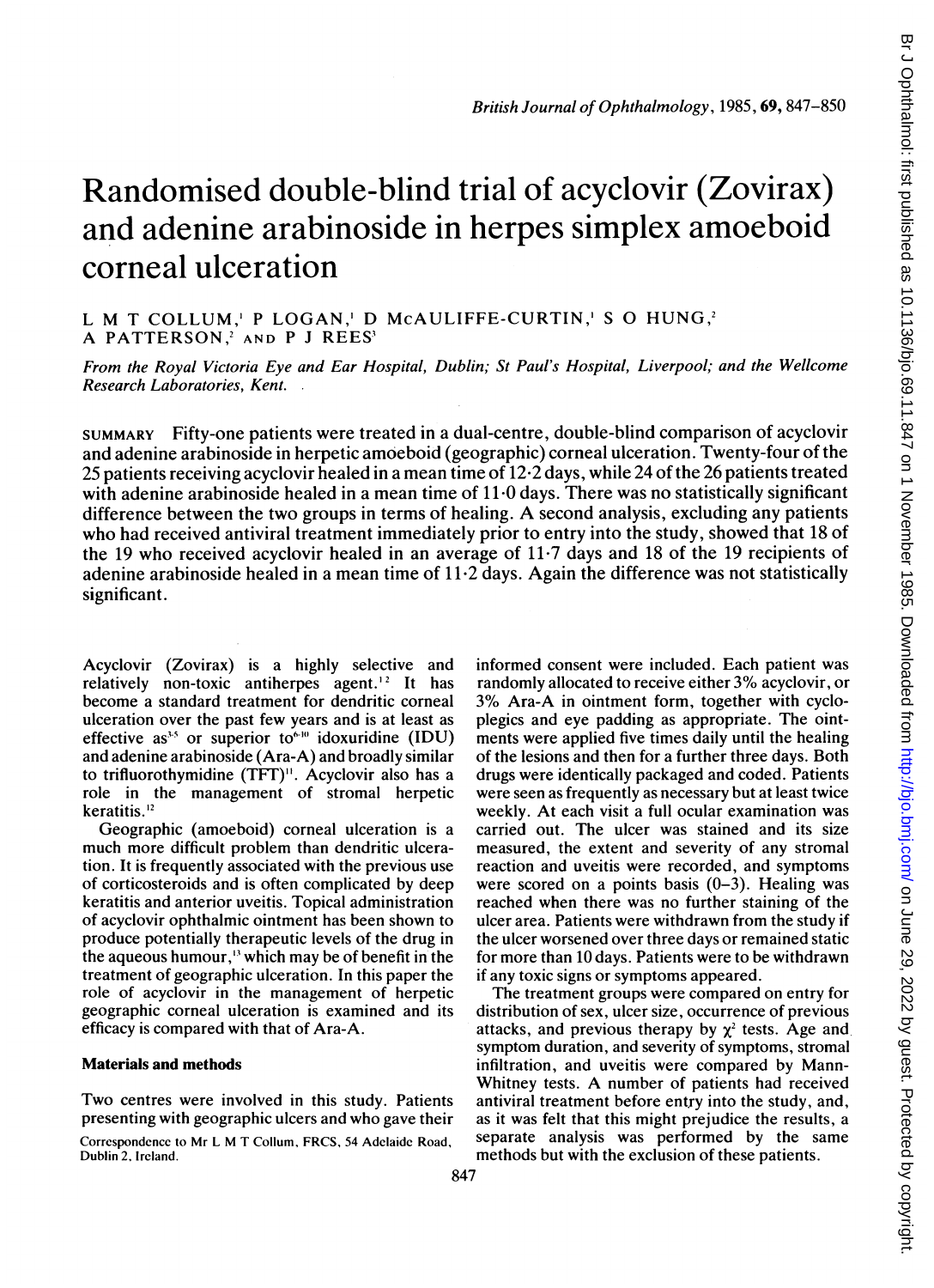|                              |                | All patients                  |           | Patients with no previous antiviral<br>therapy for this attack |           |
|------------------------------|----------------|-------------------------------|-----------|----------------------------------------------------------------|-----------|
|                              |                | <b>Adenine</b><br>arabinoside | Acyclovir | Adenine<br>arabinoside                                         | Acyclovir |
| <b>Sex</b>                   | Male           | 13                            | 16        |                                                                |           |
|                              | Female         | 13                            |           | 12                                                             |           |
| Ulcer size                   | Small          | 18                            |           | 14                                                             |           |
|                              | Large          | 8                             | 18        |                                                                | 14        |
| Previous attack              | Percent        | 52                            | 40        | 42                                                             | 42        |
| Age (years)                  | Median         | 57                            | 54        | 61                                                             | 45        |
| Duration of symptoms (days)  | Median         | 14                            | 10        | 11                                                             |           |
| Severity of symptoms (score) | Mean           | 2.0                           | 2.0       | 2.0                                                            | 1.9       |
| Stromal infiltration (score) | Mean           | $1-2$                         | 1.1       | $1-3$                                                          | $1-0$     |
| Uveitis (score)              | Mean           | 0.5                           | 0.8       | 0.7                                                            | 0.9       |
| Previous therapy this attack | Corticosteroid | n                             |           |                                                                |           |
|                              | Antiviral      |                               |           |                                                                |           |
|                              | Antibiotic     |                               |           |                                                                | 8         |

Table 1 Characteristics of patients at presentation

## **Results**

Fifty-four patients entered the study. Three patients randomly allocated to acyclovir treatment failed to return after their initial assessment and were excluded from the analysis. Of the 51 remaining patients 26 received Ara-A and 25 acyclovir. Characteristics of the patients at entry are summarised in Table 1. Statistical analyses showed no significant differences between the two groups at entry, except that the acyclovir group had a significantly higher proportion of patients with large ulcers than the Ara-A group  $(p<0.05)$ . A number of patients were receiving corticosteroids or antibiotics on entering the study.

Three patients were withdrawn from the study owing to failure of treatment, two in the Ara-A group

and one in the acyclovir group. The lesions in all the remaining patients healed. Log rank analysis of the two treatment groups showed no significant difference in healing times. The mean healing time for the Ara-A group was 11-0 days, and for the acyclovir group,  $12.2$  days ( $p=0.62$ ; Fig. 1). Owing to the imbalance in ulcer size between the two groups at entry, an analysis with treatment and ulcer size as factors was carried out. This showed no effect of ulcer size on healing time. Previous steroid therapy for the current attack did not appear to influence healing times. The only adverse reaction noted was superficial punctate epitheliopathy in two patients receiving acyclovir and five patients receiving Ara-A.

Seven patients treated with Ara-A and six on acyclovir had received antiviral treatment immediately prior to entry into the study. It was possible that



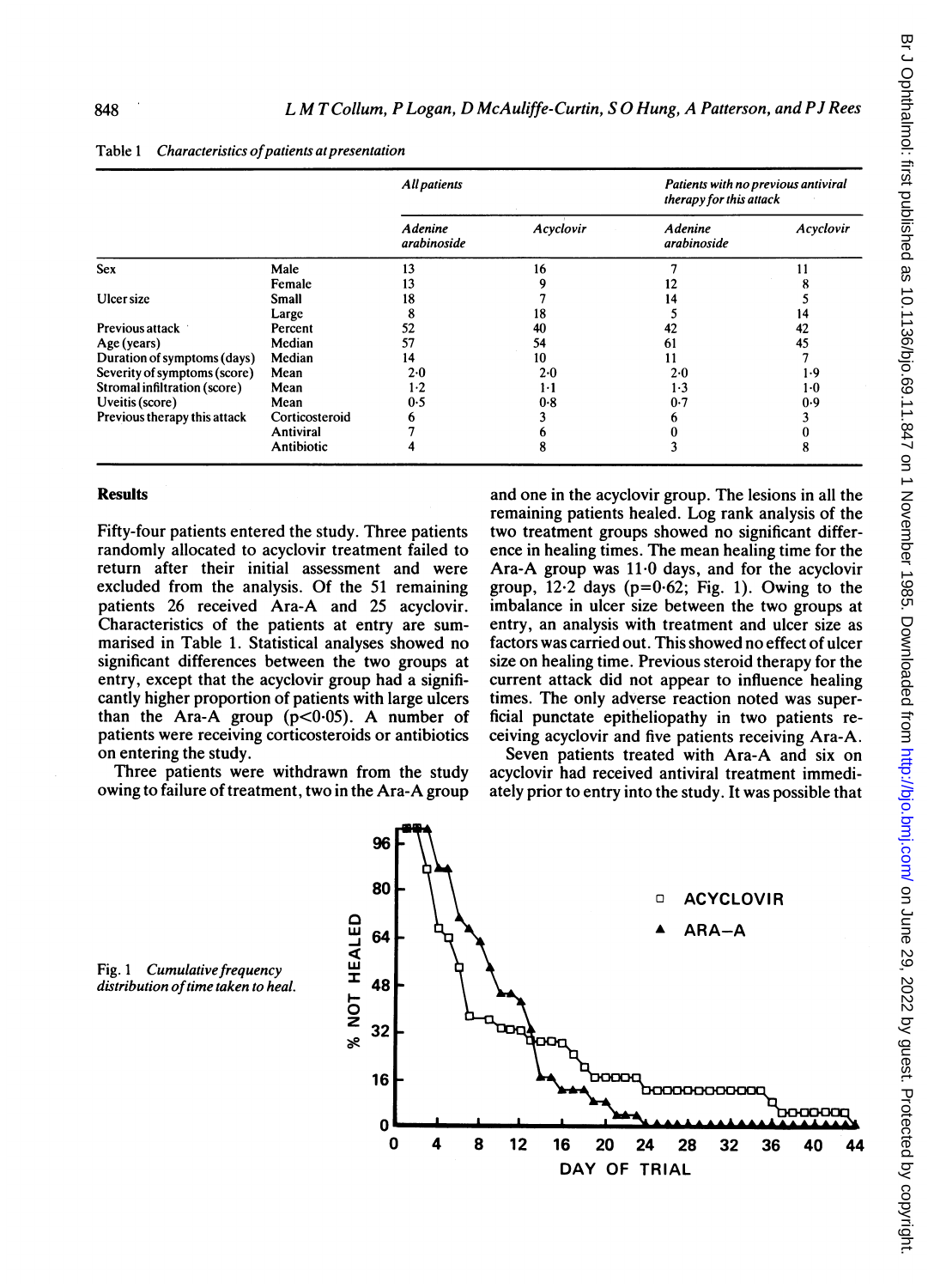

Fig. 2 Cumulative frequency distribution of time taken to heal (apart from patients with previous antiviral therapyfor the current attack).

this might prejudice the results, so a separate analysis was performed with these patients excluded. The characteristics of the remaining patients are summarised in Table 1. The acyclovir group again had a significantly higher proportion of large ulcers than the Ara-A group  $(p<0.01)$ , but there were no other significant differences between the two groups at entry. The mean healing time in the Ara-A group was  $11.2$  days as compared with  $11.7$  days in the acyclovir group ( $p=0.39$ ; Fig. 2).

### **Discussion**

Geographic corneal ulcers are difficult to treat and are associated with many complications. They frequently require more prolonged therapy than simple dendritic ulcers. Many are associated with previous corticosteroid therapy, which complicates their management. It is important therefore that these lesions are managed with an agent which can be used for as long as necessary and with no toxic effects. It is clear that prolonged treatment with IDU is associated with significant toxicity. Acyclovir should be a suitable agent because of its solubility and low incidence of toxicity.

This study has shown that acyclovir and Ara-A are effective and of equal potency in the management of geographical herpetic corneal ulceration. Healing rates were not affected by either ulcer size or the previous use of antiviral agents. The previous use of corticosteroids did not appear to influence the healing times. No significant toxic effects were recorded in either group.

Previous experience with acyclovir has not been associated with any significant side effects even when given for up to 61 days.'4 Acyclovir therefore is particularly suitable for the treatment of amoeboid corneal ulceration, which frequently requires more prolonged treatment than simple dendritic ulceration.

The authors thank Mrs C Burke, of the Wellcome Research Laboratories, for assistance with the statistical analyses.

#### References

- <sup>1</sup> Elion GB, Furman PA, Fyfe JA, et al. Selectivity of action of an antiherpetic agent, 9-(2-hydroxyethoxymethyl) guanine. Proc Natl Acad Sci USA 1977; 74: 5716-20.
- 2 Schaeffer HJ, Beauchamp L, de Miranda P, et al. 9-(2 hydroxyethoxymethyl) guanine activity against viruses of the herpes group. Nature 1978; 272: 583-5.
- <sup>3</sup> Coster DJ, Wilhelmus KR, Michaud R, Jones BR. A comparison of acyclovir and indoxuridine as treatment for ulcerative herpetic keratitis. Br J Ophthalmol 1980; 64: 763-5.
- <sup>4</sup> McCulley JP, Binder PS, Kaufman HE, et al. A double-blind, multicenter clinical trial of acyclovir vs idoxuridine for treatment of epithelial herpes simplex keratitis. Ophthalmology (Rochester) 1982; 89: 1195-200.
- <sup>5</sup> Laibson PR, Pavan-Langston D, Ycakley WR, Lass J. Acyclovir and vidarabine for the treatment of herpes simplex keratitis. Am<sup>J</sup> Med 1982; 73: 281-5.
- 6 Collum LMT, Benedict-Smith A, Hillary IB. Randomised double-blind trial of acyctovir and idoxuridine in dendritic corneal ulceration. Br J Ophthalmol 1980; 64: 766-9.
- 7 Colin J, Tournoux A, Chastel C, Renard G. Superficial herpes simplex keratitis. Double-blind comparative trial of acyclovir and idoxuridine. Nouv Presse Med 1981; 10: 2969-75.
- 8 Klauber A, Ottovay E. Acyclovir and idoxuridine treatment of herpes simplex keratitis-a double blind clinical study. Acta Ophthalmol (Kbh) 1982; 60: 838-44.
- 9 McGill J, Tormey P, Walker CB. Comparative trial of acyclovir and adenine arabinoside in the treatment of herpes simplex corneal ulcers. Br J Ophthalmol 1981; 65: 610-3.